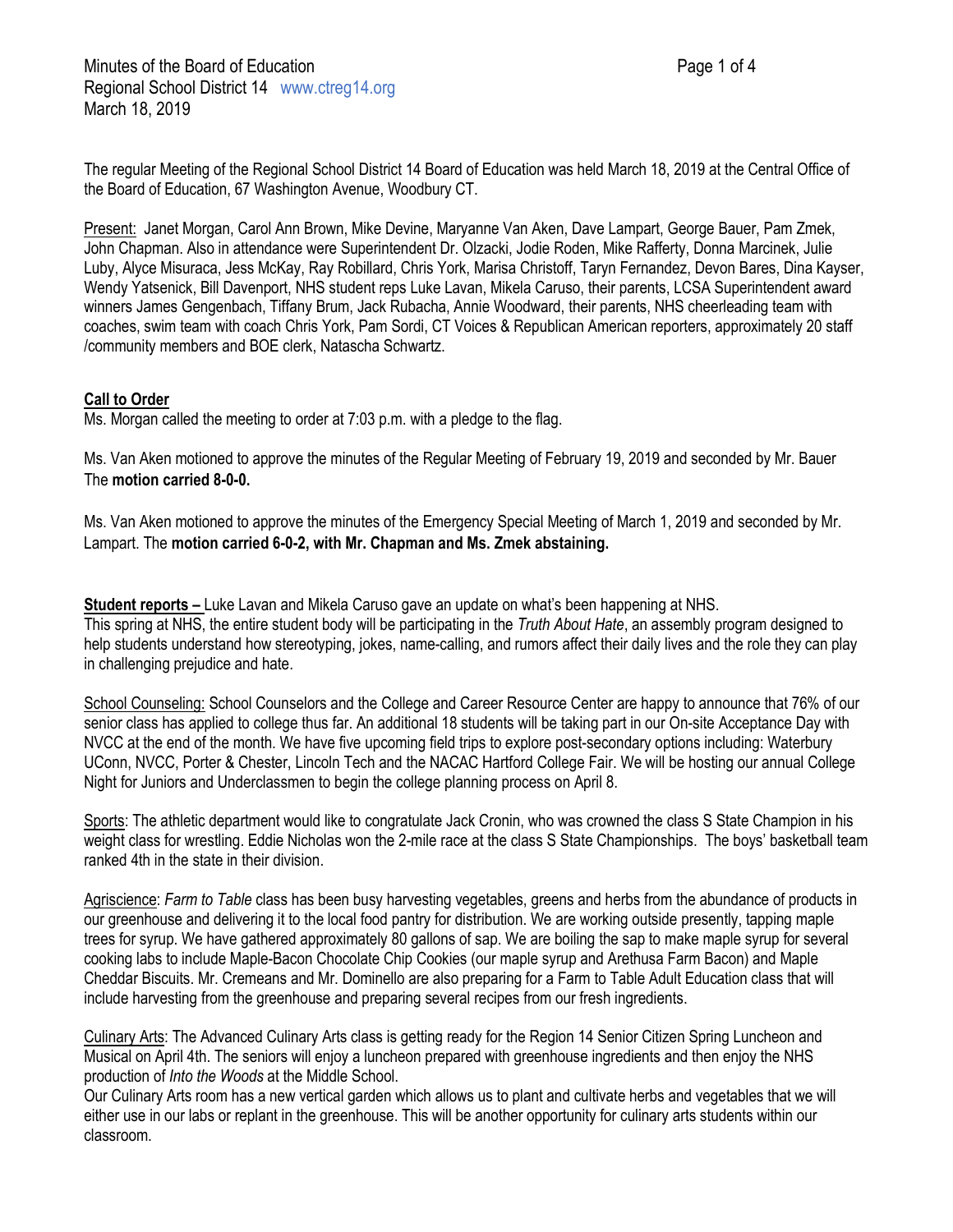finance, management, technology and public speaking events.

Business: The Nonnewaug business department's FBLA and DECA chapters are preparing to send over fifty students to their upcoming state career development conferences. Students will be presenting and competing in entrepreneurship, marketing,

Video Production: Video students have entered three videos into the *Skills 21 Red Carpet Film Festival* and will be entering more next month. The Festival will occur on Friday May 31, 2019 at the Oakdale Theater in Wallingford, CT.

## **Superintendent's report**

LCSA Superintendent's Award Winners - Dr. Olzacki advised that he had the pleasure of meeting the LCSA Superintendent Award winners at a banquet which was held on March 14, 2019. The CAPSS Superintendent's Award Recognition Program is designed to be a meaningful superintendent-to-student link, and to provide public awareness of the role of the local and chief school administrator.

Students were selected for their demonstration of outstanding leadership, citizenship, academic performance, participation in community service and extra-curricular activities. Dr. O invited WMS students Jack Rubacha and Annie Woodward, along with NHS students Tiffany Brum and James Gengenbach to come forward to be recognized by the Region 14 community:

Cheerleading team – Dr. Olzacki asked the Cheerleading team to come forward to also be recognized. Head coach Trisha wanted to thank the BOE for letting the Cheerleading team go to the competition this year. The students wanted to let the BOE know why it was so important to them. One of the team members advised that they placed  $3<sup>rd</sup>$  overall and that the Nationals competition is a way for the team to come together after working so hard for almost a full year, to showcase their talent and to bond even further. The girls thanked the BOE and mentioned how appreciative they are of having the opportunity to go and to be able to bring back honor to NHS.

Swim team – The swim team thanked the BOE for their support again this year. They have grown from their first year with 13 members, to this year having 21 members. Each captain gave the stats of how their team did and it was a large improvement over last year, and they are confident that they will continue to do better next year.

Wrestling – Mrs. Luby apologized that Jack Cronin and coach Dave Green were not able to attend the meeting this evening as Jack went home sick today. Mrs. Luby did say something on his behalf. Jack placed a record setting 2nd place in the State Open and is only the 6<sup>th</sup> finalist ever in NHS history to do so, and then qualified for the New England Championships in which he placed in the top 12 in all of New England.

Scholastic art award winners – This was tabled to the May  $6<sup>th</sup>$  meeting.

R14's finest- Mrs. Luby presented Jess McKay, Ray Robillard, Chris York, Marisa Christoff, Taryn Fernandez, Devon Bares, Dina Kayser, Wendy Yatsenick, Amy Perras, Bill Davenport with Region 14's finest award in recognition of their leadership, dedication to high quality instruction, high level of professionalism, and compassion to students and staff alike. Mrs. Luby went on to mention how proud she was to be able to give them this recognition and thanked them on behalf of their NHS family and Region 14.

Elementary school counseling curriculum presentation - Dr. Rafferty presented the elementary comprehensive schoolcounseling curriculum to the Board. This curriculum is to be partnered with the secondary curriculum that was presented at the previous meeting. The curriculum addresses issues such as kindness, citizenship, self-management, and academic and career awareness.

The curriculum is built on a developmentally appropriate progression of social emotional learning standards. Dr. Rafferty indicated that it would take a while to fully implement the curriculum as the counseling team will be investigating and rolling out resource materials. Dr. Rafferty also presented an update concerning the work of the elementary counselors and their work with students in large group, small group and individually.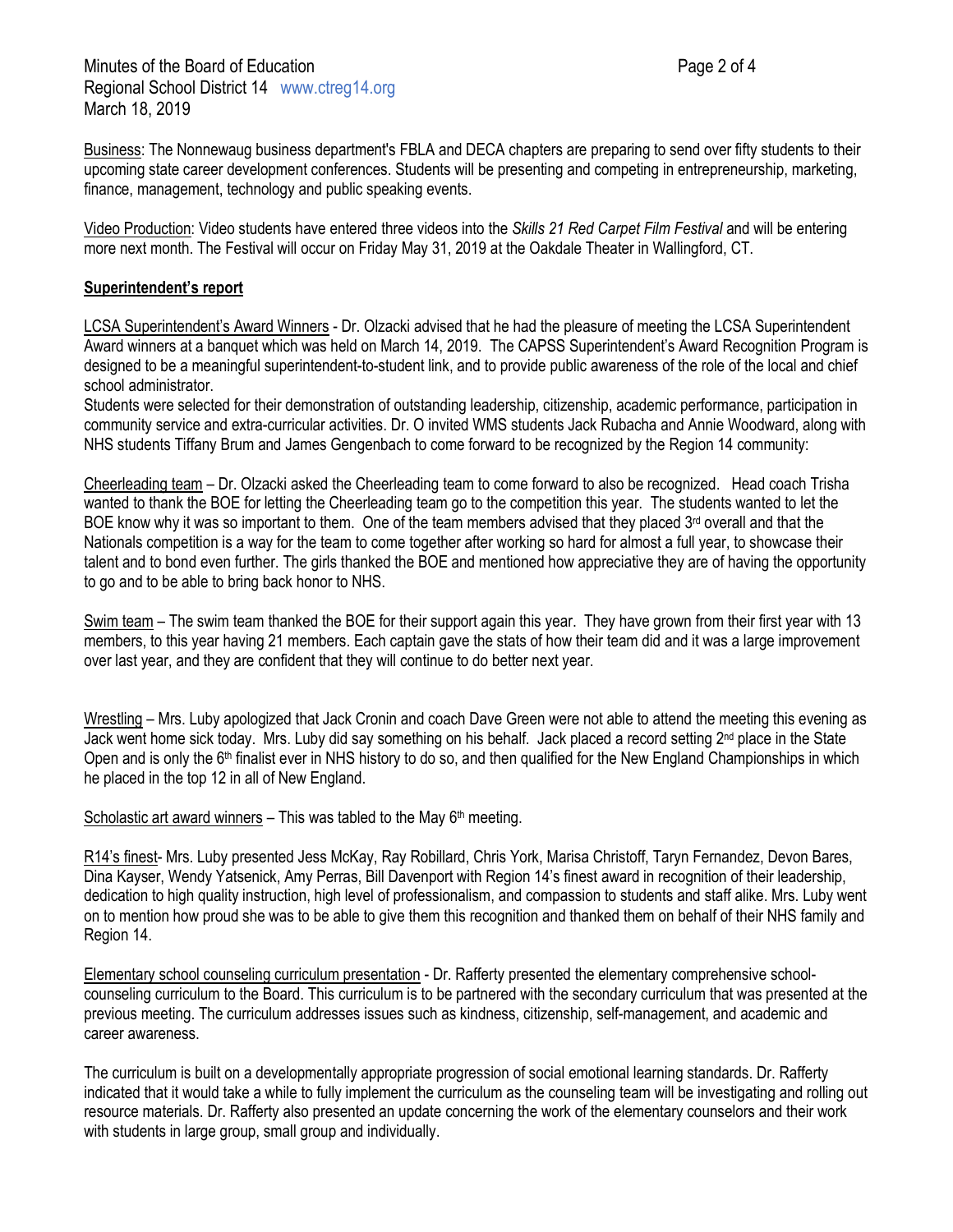2018-19 budget calendar final review: Ms. Morgan went over the budget calendar meetings and asked the board members to review their budget books which they received this evening and send any questions to her as soon as possible so that Mr. McAllister and Dr. O have time to review and have responses ready for the first budget workshop on Wednesday of this week.

### Committee reports:

Policy – Mr. Chapman advised that the committee met this evening and will have a few policies to bring to the next regular BOE meeting for a first read.

Wellness – Dr. O mentioned that the committee met and listened to concerns brought up by parent and staff committee members. He went on to state that he is working on gathering information to respond to concerns at their next meeting which should be held within the next month.

Building – Mr. Chapman stated that he has nothing new to report, but that the committee will be meeting tomorrow night.

### BOE Chair comments: – none

Privilege of the floor – Woodbury resident, Diane Macleod shared her gratitude to the administration and staff, and wanted to recognize Principal Nemec and Assistant Principal Greene for doing such a wonderful job in their first year. She mentioned that she is very pleased with Middle school. She went on to state that she attended Principal Roden coffee talk where she learned that MES was named as a school of distinction. She also wanted to recognize Mr. Rafferty and former Superintendent Dr. Anna for their vision in getting the curriculum written. She also extended kudos to Principal Roden for getting the curriculum implemented. Ms. Macleod also wanted to recognize the instructional leaders, as well as all of the staff and parents who make it possible. She went on to state that we have very hard working staff, is pleased with all of the new curriculum being written. Finally, she also thanked the Board of Education.

Old Business: - none

#### New Business:

Ms. Morgan wanted to advise the community that the reason that the board held this emergency special meeting was because the team didn't know until 3 days prior to leaving that they had advanced to the championships. She wanted to be clear that this was a rare exception that this type of meeting was held.

Ms. Morgan requested a motion to approve and ratify the NHS Wrestling student to the Annual New England Championships.

Mr. Bauer *moved* that the Region 14 Board of Education approve the Nonnewaug High School Wrestling students to the 55<sup>th</sup> Annual New England Interscholastic Wrestling Championships in Providence, RI from March 1 through March 2, 2019 for 2 students, and 3 coaches via First Student bus and funded by the athletics fund. Seconded by Ms. Van Aken. **The motion carried unanimously 8-0-0.**

#### **Dr. O's budget presentation:**

Dr. Olzacki showed a video presentation of his proposed budget.

Budget Highlights:

- Dr. O presented a responsive budget which does not impact programs.
- His budget focused on needs rather than wants.
- Dr. O used his listening tour to build his budget.
- The presentation included many achievements from each school.